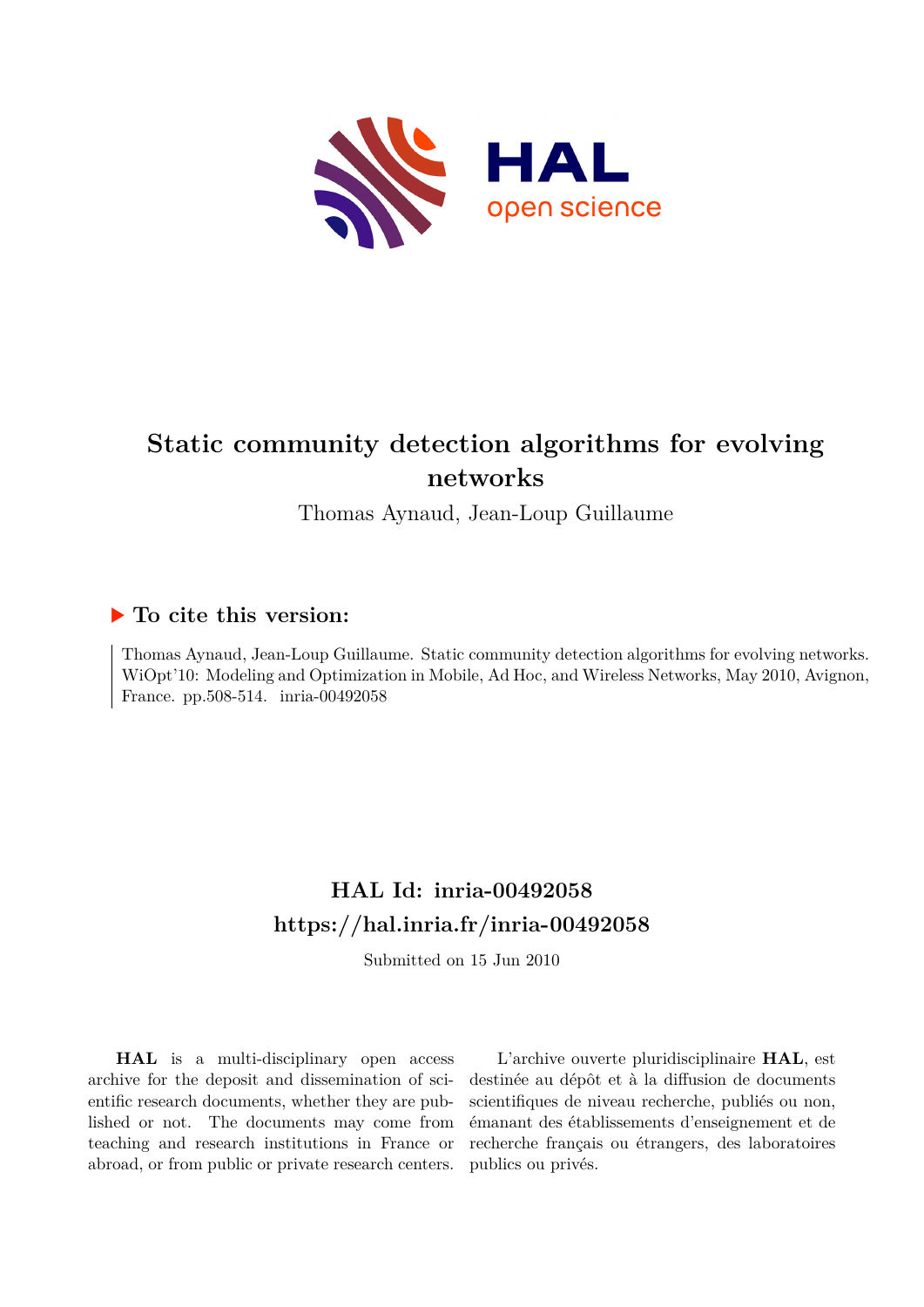# Static community detection algorithms for evolving networks

Thomas Aynaud LIP6 – CNRS – Université Pierre et Marie Curie 104 avenue du président Kennedy 75016 Paris, France thomas.aynaud@lip6.fr

*Abstract*—Complex networks can often be divided in dense sub-networks called communities. Using a partition edit distance, we study how three community detection algorithms transform their outputs if the input network is slightly modified. The instabilities appear to be important and we propose a modification of one algorithm to stabilize it and to allow the tracking of the communities in an evolving network. This modification has one parameter which is a tradeoff between stability and quality. The resulting algorithm appears to be very effective. We finally use it on an evolving network of blogs.

*Index Terms*—complex networks, evolving communities, stability, tracking, blogs

#### **INTRODUCTION**

Complex networks arise naturally in many different fields. They describe a variety of systems by modeling the interactions between constituents. For instance, the internet is a network of computers linked by physical or wireless links. Similarly, the web can be seen as a network of web pages linked by hyperlinks.

A common feature of many real networks is the existence of groups of nodes, or *communities*, which are crucial in understanding the underlying structure of large networks. Communities can be, for example, groups of friends in a social network, websites dealing with the same subject or scientists working on similar topics in co-authorship networks. Formalizing the notion of community and detecting communities is a harsh task which has attracted a lot of attention in the recent years. In particular, many algorithms based on the network topology have been proposed.

However, most studies usually deal with a single static network which is a snapshot of the data. Very few studies have given attention to temporal features. As real data are always evolving (in phone networks, people do not call each other permanently; on the web, pages appear,

Jean-Loup Guillaume LIP6 – CNRS – Université Pierre et Marie Curie 104 avenue du président Kennedy 75016 Paris, France jean-loup.guillaume@lip6.fr

disappear or are updated continuously for instance), a lot of information is lost.

In this paper, we will try to track communities between successive snapshots of the evolution of a network. We will first use classical community detection algorithms whose main issue in this context is stability. Indeed, we will show how little modifications of the input network often lead to strong transformations of the detected community structure, making them untraceable. We will thus propose a modification of one very effective algorithm to obtain much more stable communities and then use it to study a truly dynamic dataset: a network of blogs.

The paper is organized as follows: in the first section we will present classical results about community detection, evolving networks and community tracking. Then, we will describe our experiments and results concerning stability in the second section. In the third section, we will propose a modified version of the Louvain algorithm to achieve better stability and the results of our experiments on a real graph.

#### I. BACKGROUND AND RELATED WORK

#### *A. Communities*

The detection of communities in complex networks has attracted a lot of interest and many definitions of a community have been proposed. Usually, algorithms are looking for a *good* partition of the nodes. This implies that no node belongs to more than one community and the main issue is to define what *good* means. People dealing with visualization problems often define a good partition as a partition where parts are drawn separately [1]. Good partitions can also be obtained through k-means algorithms using the classical distance in graphs as a distance between nodes [2]. Another classical approach consists in defining a *quality function* which gives a score to a partition: the good partition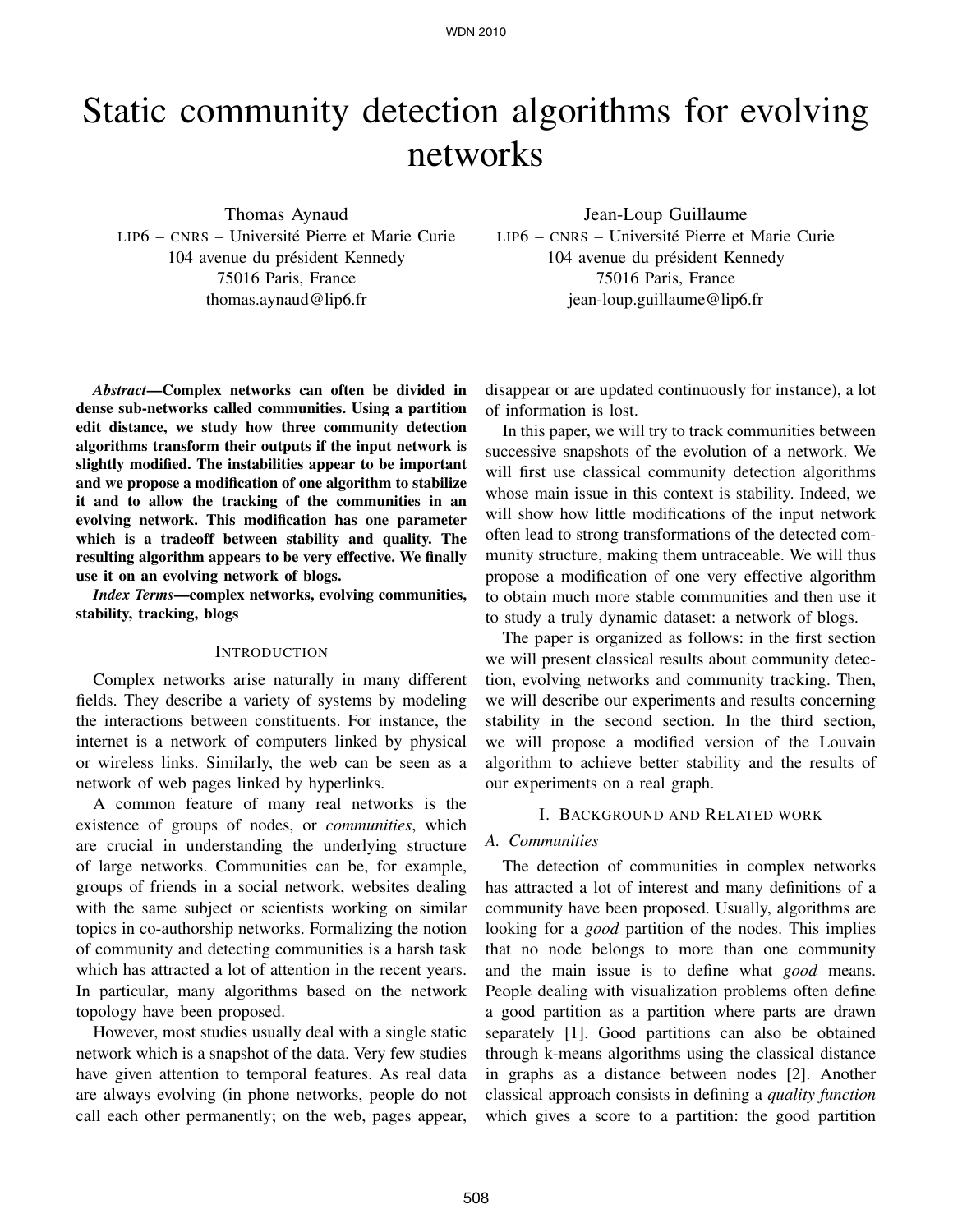

Figure 1. Example of a network with communities.

is the one which maximizes this quality function. One of the most used quality function is the *modularity*, defined in [3]. Ranging between -1 and 1, the modularity compares for each parts (or community) the proportion of links inside the community with a null model. The higher it is, the better the partition is.

## *B. Detection algorithms*

Finding the partition which maximizes the modularity is NP-hard [4] and therefore many approximation algorithms have been proposed, see [5]–[7] for comprehensive surveys. In this paper, we will use three different algorithms:

- the first one, Walktrap [8], is based on the idea that a small random walk will stay inside the community from where it's originating because there are many links inside and few bridges leading outside.
- the second one, Fast Greedy [9], is a greedy optimization algorithm for modularity: each node is initially in its own community and then, at every step, the algorithm groups two communities in order to maximize the gain of modularity.
- the last one, Louvain Method [10] is described more precisely in the next paragraph since we will modify it in section III-A.

Louvain Method is a hierarchical greedy algorithm. It is composed of two phases, executed alternatively. Initially, each node is in its own community. Then, during phase 1, nodes are considered one by one, and each one is placed in the neighboring community (including its own community) which maximizes the modularity gain. This phase is repeated until no node is moved (the obtained decomposition is therefore a local maxima). Then, phase 2 consists in building the graph between communities obtained during phase 1: there is a node in the new graph for each community and, for two communities  $C$  and  $C'$ , there is a link of weight  $w$ where  $w = \sum_{v,v' \in C \times C'} weight(v,v')$ . There is also a loop on C of weight  $\sum_{v,v'\in C\times C} weight(v,v')$ <sup>1</sup>. Then, the algorithm starts the phase 1 again with the new graph, grouping communities together, and then phase 2, and so on until the modularity does not improve. The whole process is described on algorithm 1.

| Algorithm 1 Pseudo-code of Louvain Method |  |
|-------------------------------------------|--|
| 1: $G$ the initial network                |  |
| $2:$ repeat                               |  |

- 3: Put each node of  $G$  in its own community
- 4: while some nodes are moved do
- 5: for all node  $n$  of  $G$  do
- 6: place  $n$  in its neighboring community including its own which maximizes the modularity gain
- 7: end for
- 8: end while
- 9: if the new modularity is higher than the initial then
- 10:  $G =$  the network between communities of G
- 11: else
- 12: Terminate
- 13: end if
- 14: until

These three algorithms perform well on static networks. However, Louvain Method is the fastest and most accurate method (it achieves better modularity) and walktrap the slowest and less accurate. However, we are willing to deal with evolving networks and less efficient static algorithm can be more efficient for evolving networks. This is the reason why we did not restrict ourselves to the Louvain Method.

# *C. Evolving communities*

The study of the evolution of communities has lead to two main approaches: using the temporal information directly in the detection or tracking communities among different snapshots, often obtained with algorithms suited for static graphs. The first direction has not been widely followed. To take into account the temporal information, authors of [11] have for example modified the quality

<sup>&</sup>lt;sup>1</sup>This ensures that the partition found after phase 1 has the same modularity as the partition of the new graph where each node is put in its own community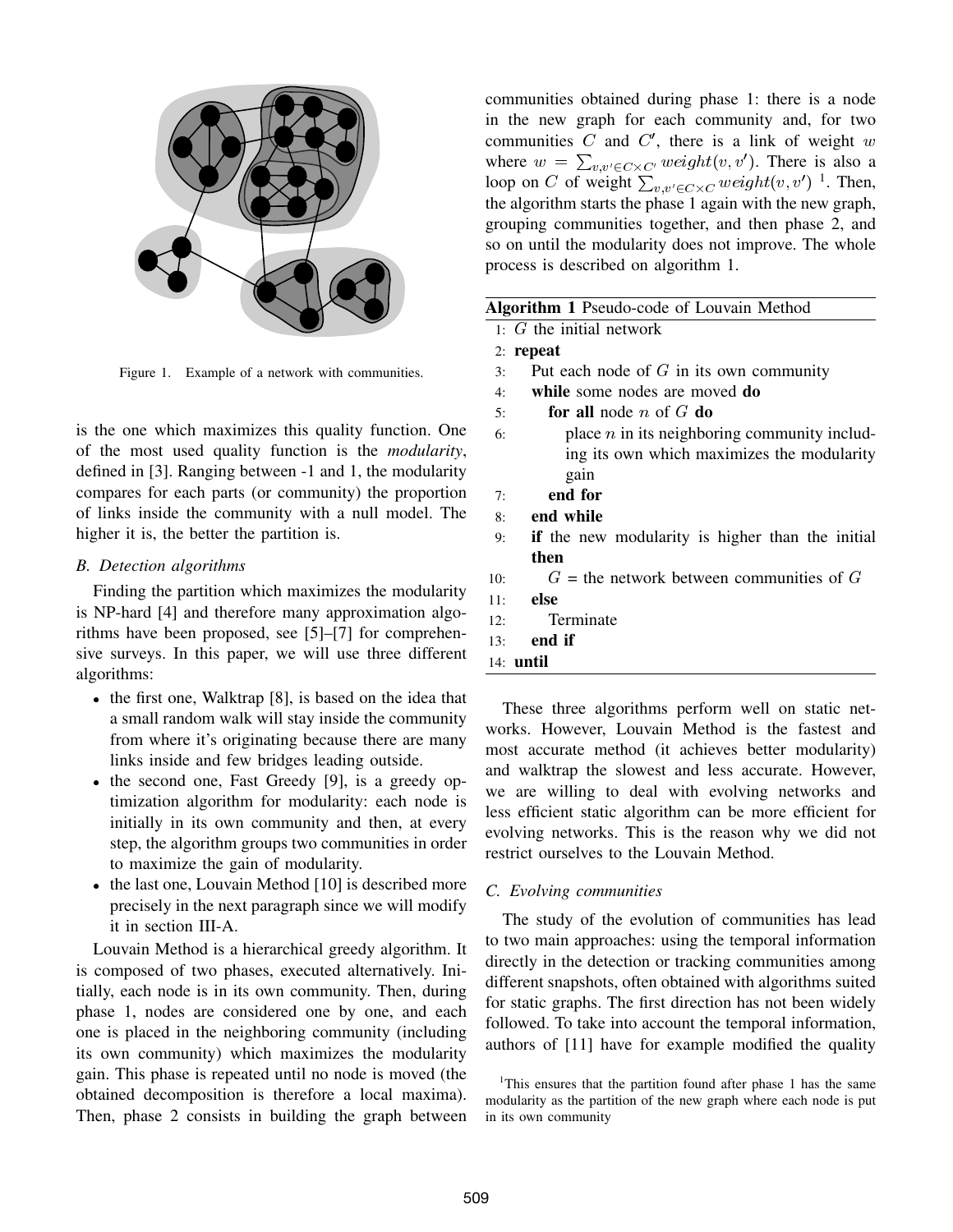

Figure 2. Example of the matching between parts of different partitions and number of communities during one run

function to integrate dynamics inside it. In [12], a probabilistic model integrating dynamic features is defined and used to detect communities.

On the other hand, the main underlying problem when computing communities on different snapshots is to decide which community at time  $t$  has evolved into which community at time  $t + 1$ . Considering that communities may merge, split, appear or disappear, many solutions have been proposed. In [13], Hopcroft et al. look for two parts sharing the most nodes and having similar size. In [14], this idea is generalized by introducing many rules to handle split, merge, etc. This method works but finding a consensus on rules is difficult, and there are always some parameters that must be fixed arbitrarily. When do two communities are the same? Is it when they share 70% of the nodes? Or maybe 80%, 90% or more? To avoid this kind of rules, [15] uses a modification of their own community detection algorithm to do the matching. However, this requires a property on the algorithm that is barely fulfilled: by adding links to a network, the communities can only grow, merge or remain unchanged. Thus, community tracking and detection on evolving networks is still a challenge.

#### *D. Comparing partitions and tracking*

The most widely used metric to evaluate the distance between two partitions is the mutual information [16]. It ranges from 0 to 1, where a value of 0 means that partitions are independent and 1 that they are equal. Defined by the information theory, it counts the number of bits shared by two random variables. This metric is really interesting but have a few issues. First, there are many ways to normalize it, leading to different values, and no normalization is clearly the good one. Secondly, it has been proven that there is a correlation between mutual information and the size of the partitions [17]. Consequently, it is not well-suited to compare algorithms. It is also rather difficult to interpret and, extreme values excepted, it does not allow to really decide if partitions are close, really close or far from each others.

To address these issues, we have decided to use both mutual information and an edit distance between partitions. This distance counts the number of transformations needed to move from a partition A to a partition B. For example, figure 2(a) presents two partitions with two possible matchings. In the first one, nodes C, D, E, F, G and H must be moved whereas, only C and F have to move with the second matching. The matching which minimizes the number of transformations can be computed in  $O(n^3)$  with *n* the number of parts using the Kuhn-Munkres algorithm [18]. This distance has two advantages and one disadvantage: it gives the matching and it is more intelligible but its matching is a one to one association. There are no merge, split or apparition of new communities, and thus the association is only reliable when such one to one association exists, i.e. only when the communities are really stable.

Using these algorithms and definitions, we are able to compute communities at different time steps of the evolution of a network and compute the similarities between the partitions. This will be first used to study the stability of the algorithms in case of small modifications of the networks.

#### II. STABILITY OF THE THREE ALGORITHMS

To study the stability of the three algorithms, we first simulate an evolution on a classical static network. The evolution simply consists in the removal, one by one, of a random node, keeping only the largest connected component to always have a connected network. This is clearly not realistic, but removing one node should not change the structure of the network and thus partitions computed with any algorithm should be very similar (both in terms of mutual information or edit distance) before and after removal.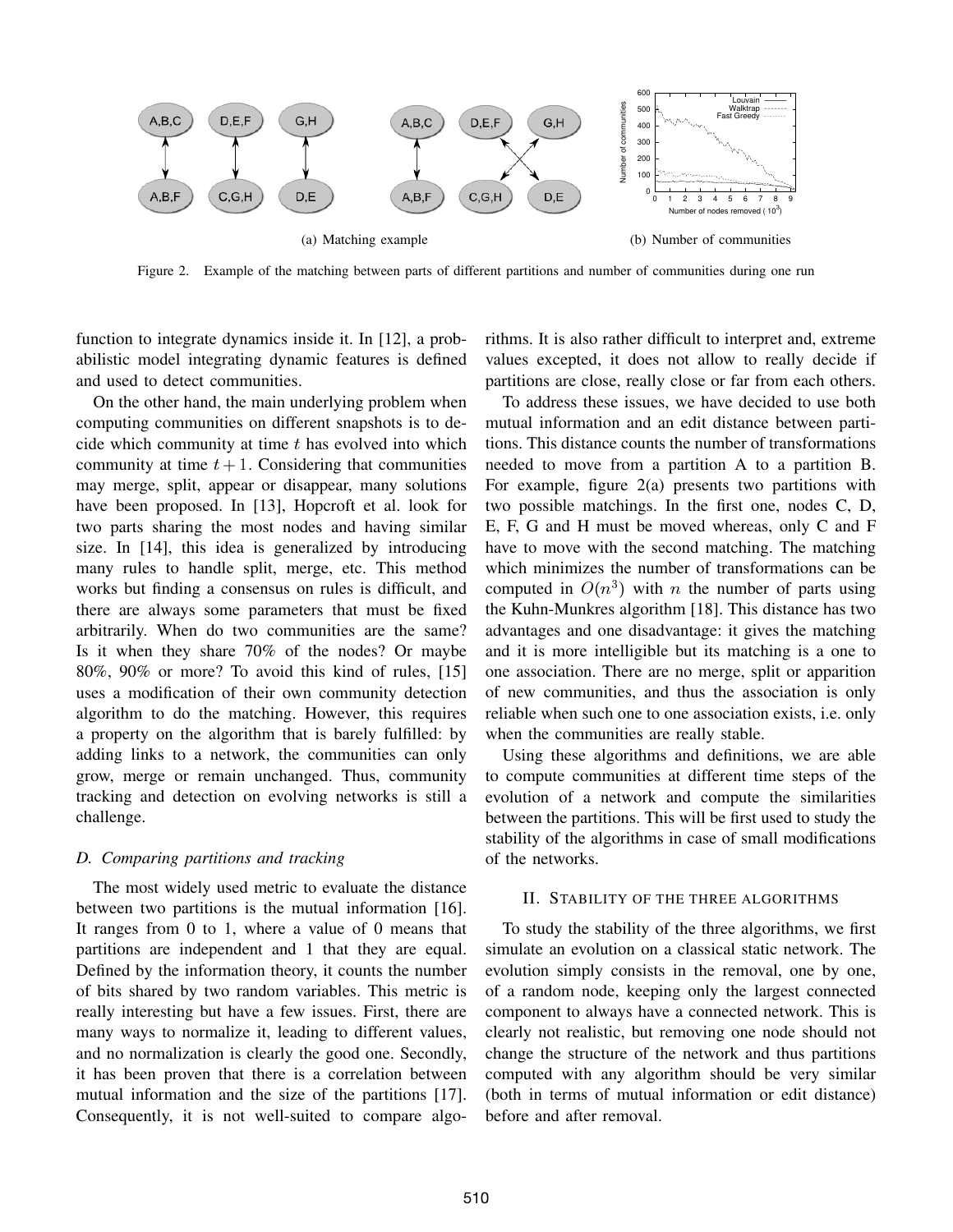

Figure 3. Modularities during one run and mutual information or partition edit distance between two consecutive partitions.

We present hereafter results using the arxiv dataset which is a network of scientists defined by Newman in [19]. Two scientists are connected if they have written a paper together. To simplify the network and as they do not modify the communities, we have removed the nodes connected by a single link. This gives a network of 9377 nodes and 24107 edges. The obtained results are qualitatively similar on other networks.

The first metric computed at each time step is the modularity. The results are presented on the figure 3(a). The modularity is in each case growing slowly until a break point where it falls quickly. The Louvain Method performs better than Fast Greedy which is itself better than Walktrap in the sense that the partition found has higher modularity. The order remains the same when considering the speed. Another remark is that the modularity is almost constant between two consecutive steps. Removing random nodes does not modify much the structure of the network and the quality is therefore really stable.

The number of communities in the partition, shown on the figure 2(b), is also stable for the Louvain Method and the Fast Greedy algorithm. Walktrap is less stable during the whole run, but the number of communities does not change very quickly. Thus we are in the case where the partition edit distance is reliable.

The figure 3(b) shows the mutual information between every partition and its predecessor. Walktrap algorithm has values close to 1 and seems really stable. On the opposite, the two other algorithms take many different values of mutual information ranging from 0.75 to 0.98 for Louvain Method, and from 0.65 to 0.97 for Fast Greedy. The distance between partitions varies a lot between different steps. But a value of 0.9 of the mutual information, which is common for Louvain Method, seems to indicate that the partitions are not so different. The partition edit distance, shown on figure 3(c), gives a really different insight: after the removal of only one node among (initially) 9377, between 2000 and 3000 nodes are moved in the community structure with the Fast Greedy algorithm, and between 1500 and 2500 with the Louvain Method. This means that the communities detected at each step are completely different and that both algorithms are extremely instable. Walktrap's results are clearly better, but there are still often 500 moves which represent too many transformations for only one node removed.

Therefore, none of these algorithms is suitable to compute evolving communities due to this instability. We will next propose a new version of the Louvain method which is far more stable.

# III. A STABILIZED VERSION OF THE LOUVAIN METHOD

## *A. Stabilized algorithm*

To be able to track communities we propose another much more stable version of the Louvain Method. The idea is to constrain the initial partition in order to force stability. This can be simply done by changing the initial-<br>ization of the algorithm. Whereas the classical Louvain<br>Method starts with every node in its own community,<br>we will now start the computation at time t by groupi ization of the algorithm. Whereas the classical Louvain Method starts with every node in its own community, we will now start the computation at time  $t$  by grouping apply the exact same algorithm, allowing nodes to move if the initial constraint is not pertinent.

The figure  $4(a)$  is similar to the figure  $3(c)$  but with the modified algorithm. The communities are far more stable. Most of the time, the communities are not modified, but there are some pikes where small modifications happen. This is far more satisfactory since the removal of one node does not change the structure of the graph, except for a few central nodes.

The pikes on figure  $4(a)$  can be caused by true events on the network or be artifacts caused by the algorithm.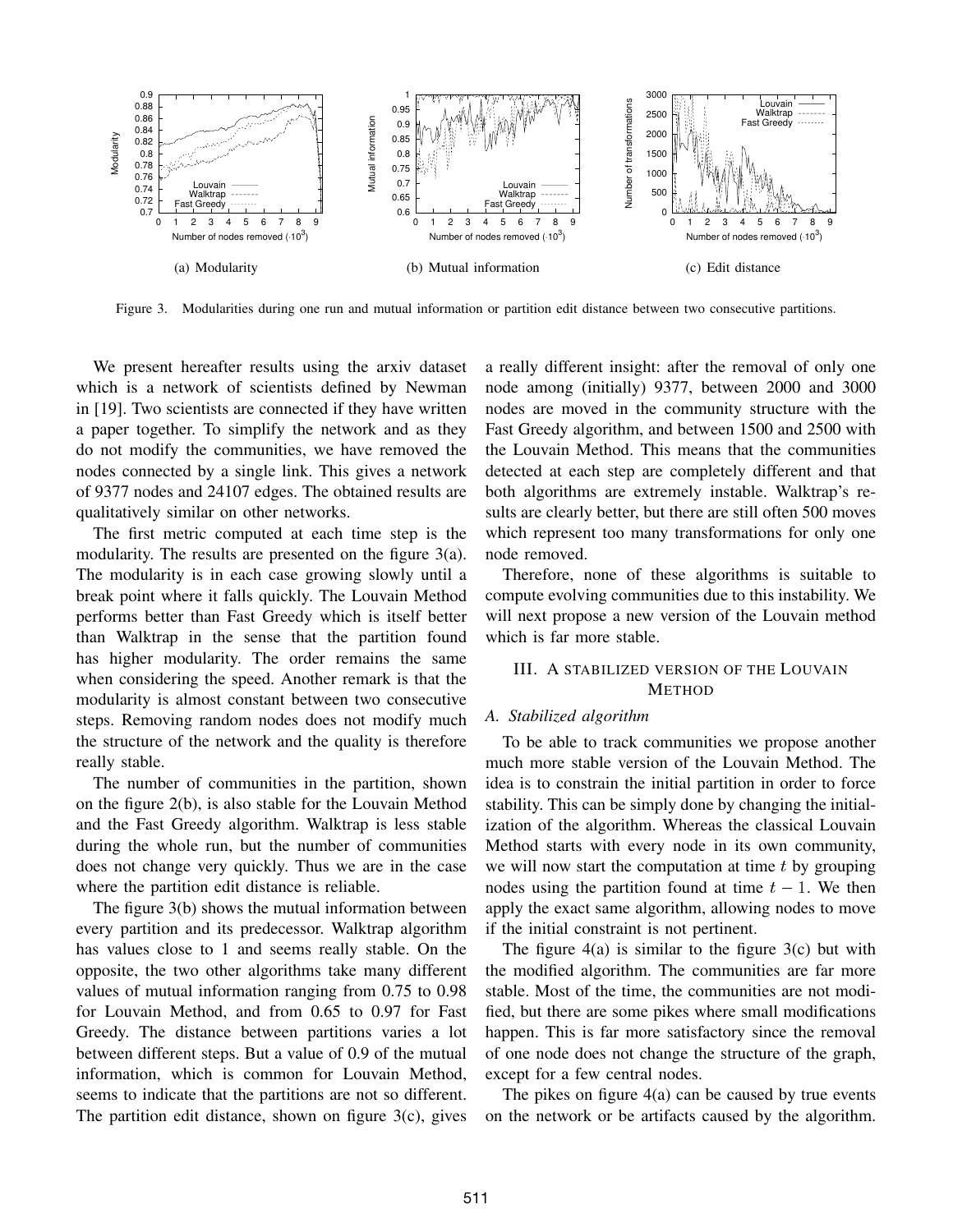

Figure 4. Stability and modularity of the stabilized version of the Louvain Method and modularity using the quality parameter.

Therefore we have removed each node independently, starting from the initial network and compared the communities obtained with the initial decomposition. We then tried, for each node, to correlate the distance between partitions and properties of the removed node (degree, pagerank, closeness or betweeness centrality computed on the whole graph or using only the graph inside the removed node community). None of the computed metrics is clearly correlated with the effect on communities' stability. Therefore we are not able at the moment to explain why the removal of some specific nodes generates more modifications of the partition.

However, stability is not sufficient to have good partition. The figure 4(b) presents the modularity of Louvain Method, Walktrap and Louvain Method modified. Most of the time, Louvain Method modified is better than Walktrap and competes with Louvain Method. It is only when the network topology has changed a lot, at the end of the run, that Walktrap outpasses Louvain Method modified. As we remove one node, every node in the initial partition is in a community, and we can assume that it is in a good one as it is the result of the algorithm. Thus, the initial partition is a strong constraint for the algorithm and we will next study some possibilities to limit this constraint.

#### *B. A stability vs. quality parameter.*

To limit the constraints of the modified algorithm, we choose randomly  $x\%$  of the nodes and place them alone in their own community instead of putting them in their previous community. The higher  $x$  is, the more the algorithm can modify the communities since the nodes placed alone in their communities will be moved (it is always a bad choice to leave a node alone). If  $x = 100\%$ , the algorithm is the classical Louvain method and if  $x = 0\%$ , the algorithm is the stabilized version presented before. There is obviously a tradeoff between

stability and quality. Figure 4(c) shows the modularity for different values of x. Even low values of x like  $2\%$ make an important improvement and change the shape of the plot.

Figure 5(a) shows the average partition edit distance during the first 1000 removals. For small values of  $x$ , the stability is only slightly damaged. For larger values, above  $x = 50\%$ , the stability increases linearly to reach the classical Louvain stability. Using  $x = 2\%$  seems to be a good compromise here: it gives a good stability and a very high modularity. This parameter depends on the network evolution. For instance, if there are many modifications, using the previous partition can be sufficient. Indeed, the initial partition is not so good and therefore does not impose much constraints. The choice of  $x$  depends on the number of modifications between two consecutive snapshots. If snapshots are very similar,  $x$  should be increased to give more freedom, but if they are far enough, it may remain set to 0.

# *C. A real dynamic*

As the evolution used before is completely artificial, we have run the same tests on a truly evolving network: a network of blogs. During four months, around five thousands blogs have been monitored to track posts and comments. Let's consider that time 0 corresponds to the beginning of the measurement. The nodes of the network at time  $t$  are the blogs which contain a post between time 0 and  $t$ . There is a link between two blogs at time  $t$  if one of them make a link to the other between time 0 and  $t$ . The resolution is of one day, so we have  $120$ snapshots of the network, one for each day, which all represent the aggregation of the posts and links until the considered day. To simplify community detection and tracking, we take only the largest connected component for each snapshot.

Starting first with an empty network, we applied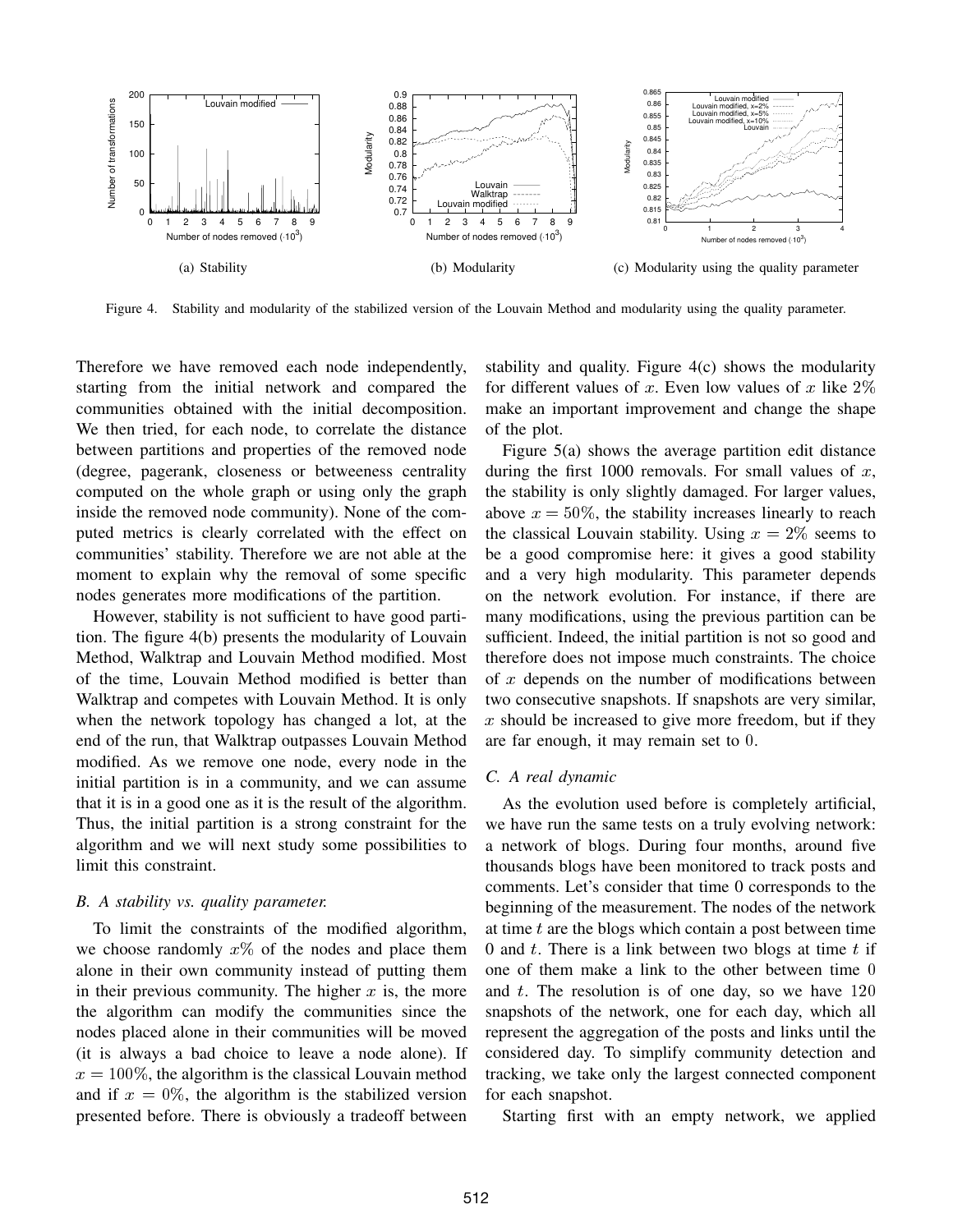

Figure 5. Average edit distance during the first 1000 removals with different values of the quality parameter. Modularity and partition edit distance of the blogs at each time step

the same algorithms and tracking techniques than in section II using the modified Louvain Method. As we are only adding nodes and not removing them, we put all new nodes alone when starting the algorithm.

Figure 5(b) shows the modularity of the different decompositions at each time step. The Louvain Method is still the best but the modified version is really close. It performs better than in section III-A since the algorithm has more freedom. Enough nodes are alone or clearly misclassified, so the decomposition here is not too constrained and there is no need of the parameter defined in the previous sub-section. It can be set to 0 without any loss of quality.

The figure 5(c) shows the partition edit distance between each successive partition. The modified Louvain Method is more stable than the others, allowing an easier tracking of the communities. First, the network evolves a lot during its first construction and then stabilizes. There is also a detected event at the time step 40 corresponding to an event in the measurement (some blogs where added to the initial list).

Thus, starting from an empty network, the modified Louvain Method is fast, stable, and produce high quality results. To start with a network more structured and to see how the modified method reacts, we run the same tests starting with the network at time 60, and the results are very similar. The modified Louvain Method is still able to adapt the initial partition to achieve high modularity, with a better stability.

## CONCLUSION AND DISCUSSION

We have shown that classical community detection algorithms are very instable. This instability has been precisely evaluated using a partition edit distance which gives understandable values and a matching between partitions. It raises questions about the reliability of the results of these algorithms. They produce many different results, which are all evaluated as good since they have high modularity, but which one is the best? We have no answer to this question, and the proposed solution is a workaround.

The instabilities also forbid to make an effective tracking of the communities at different time steps: everything change, so it becomes impossible to identify trends and events. We have proposed a modification of the Louvain Method which achieves a really good stability without major loss of quality. This modified version also includes a parameter that allows to controll the loss of quality and the stability. If the evolution is tiny, like the removal of one node, setting x to small values like  $2\%$  is enough to achieve better modularity with still a good stability. It is one of the first algorithms taking into account the dynamic by using the previous computation and it now allows to track several communities at different time steps.

The gap between partitions cannot be considered as true events but are often due to the algorithm and removing the last artifacts is still a challenge. The possible transitions are also very limited. There is always a one to one matching, with new empty sets if needed. The transitions are still rough because of the lack of overlapping communities. We can imagine that a community does not disappear instantaneously but is slowly absorbed by some other ones and our method cannot handle this kind of transformations.

#### **REFERENCES**

- [1] D. Auber, Y. Chiricota, F. Jourdan, and G. Melancon, "Multiscale visualization of small world networks," in *Proc. IEEE Symposium on Information Visualization*, vol. pages, 2003, pp. 75–81.
- [2] A. Schenker, M. Last, H. Bunke, and A. Kandel, "Graph representations for web document clustering," *Pattern Recognition and Image Analysis*, no. 1, pp. 935–942, 2003.